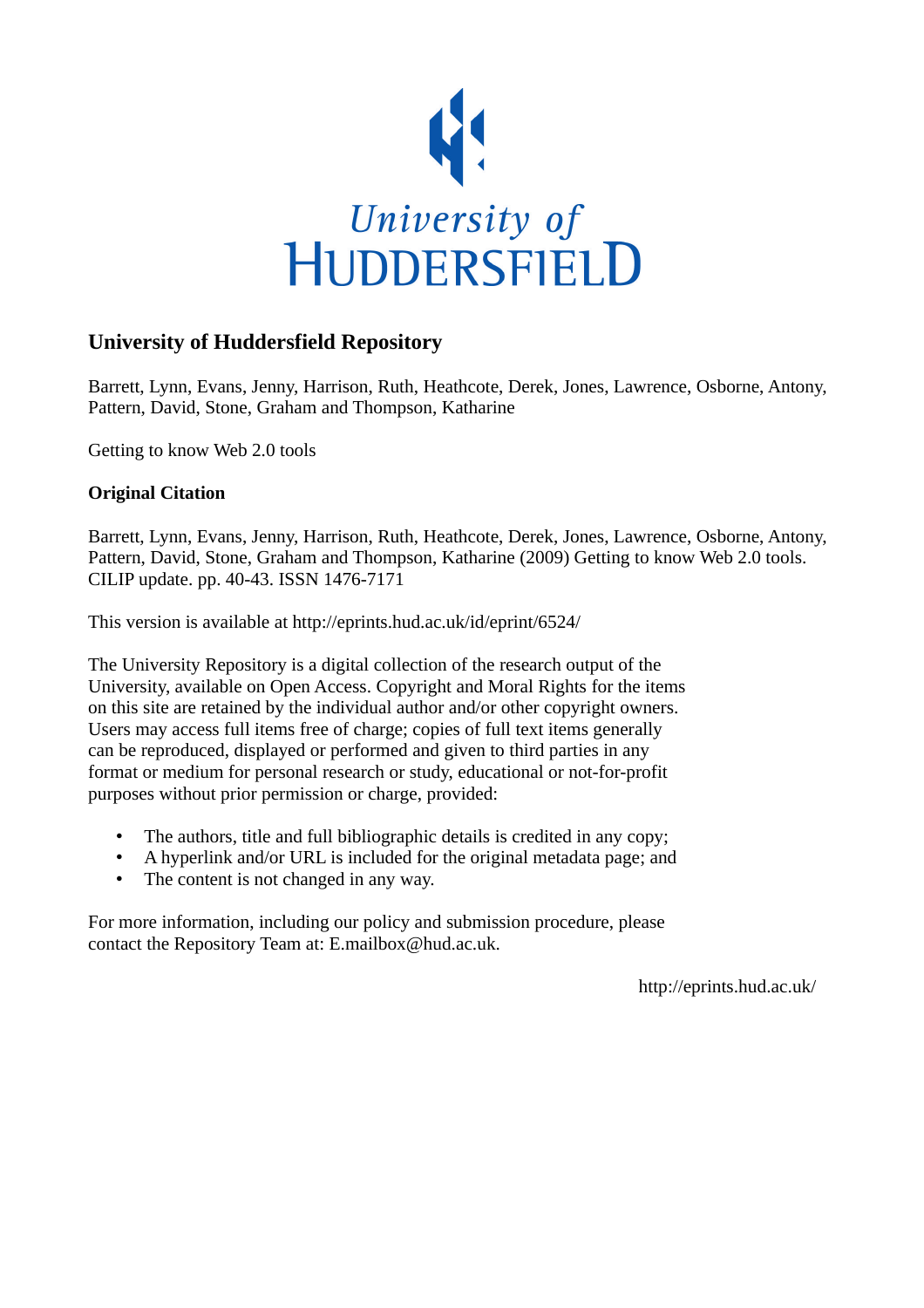### Introduction

In 2008 library staff at Imperial College London and the University of Huddersfield introduced the UK's first Learning 2.0 and 25 Things programmes in higher education. Each took a slightly different approach, and included varying content, but came to very similar conclusions. This article aims to outline the development and evaluation of the programmes, both of which have been judged to be successful and will be re-run at both institutions.

The original 23 Things programme was created by Helene Blowers, then Technology Director at the Public Library of Charlotte and Mecklenburg County (U.S.), inspired by Stephen Abram's 43 Things article and the 43 Things website. The programme was built entirely on web 2.0 technologies, was self-paced and encouraged participants to explore, by playing and learning, a new web 2.0 related tool (or 'thing') each week. A key feature was the requirement that participants blog about their experiences, evaluating each technology as to its relevance and usefulness. Staff were given the incentive of receiving an MP3 player if they completed the programme, as well as a chance to win a PDA or a laptop.

Blowers adopted a 'steal these ideas' approach by licensing the programme under Creative Commons. This has enabled over 350 libraries across the world to adapt it for their own workplace.

### Learning 2.0: the Imperial way...

From 2006-08 the Library at Imperial College London ran an annual, hour long 'demonstration based' (hands-off) presentation on new technologies open to all library staff. Participants gave very positive feedback, but many wanted more depth and hands-on experience. This left us with a dilemma. We wanted to provide a longer, more advanced hands-on workshop, but trying to cover too much could result in participants feeling overwhelmed. By creating our own 23 Things programme we could give staff the opportunity to use the tools themselves over a period of weeks, not all at once. Additionally, as the programme would be delivered online staff at all Imperial's campus sites would be able to participate.

We chose to base our programme on two other adapted programmes: Learning 2.0 @ Mac from McMaster University (Canada) and Murdoch University Library 23 Things (Australia). Pertinent features included:

- a team-led programme;
- weekly featured content about a web 2.0 technology;
- links to further reading:
- weekly drop-in sessions; and
- workshops for some technologies e.g. Second Life.

Our programme ran for 10 weeks between July and September 2008. Content was delivered via a blog and consisted of an overview of a technology and weekly activities which participants were asked to complete. Optional advanced activities were provided for those who wanted to explore further. To accommodate different learning styles staff could attend workshops and weekly self-paced learning sessions, or work through the online programme at their own speed.

Where possible we linked to technologies being used within Imperial such as podcasting, multimedia, livestreaming and Second Life, and had the benefit of supportive Imperial learning technologists who advised where appropriate.

### 25 Things: the Huddersfield way…

At the University of Huddersfield, Dave Pattern, Library Systems Manager, had been dripfeeding staff for some time with web 2.0 stuff. The result was that some staff knew about new technologies, others knew about and used new technologies, and some remained in blissful ignorance. Dave talked to a small group of interested Computing and Library Services staff and our Learning 2.0 programme was born.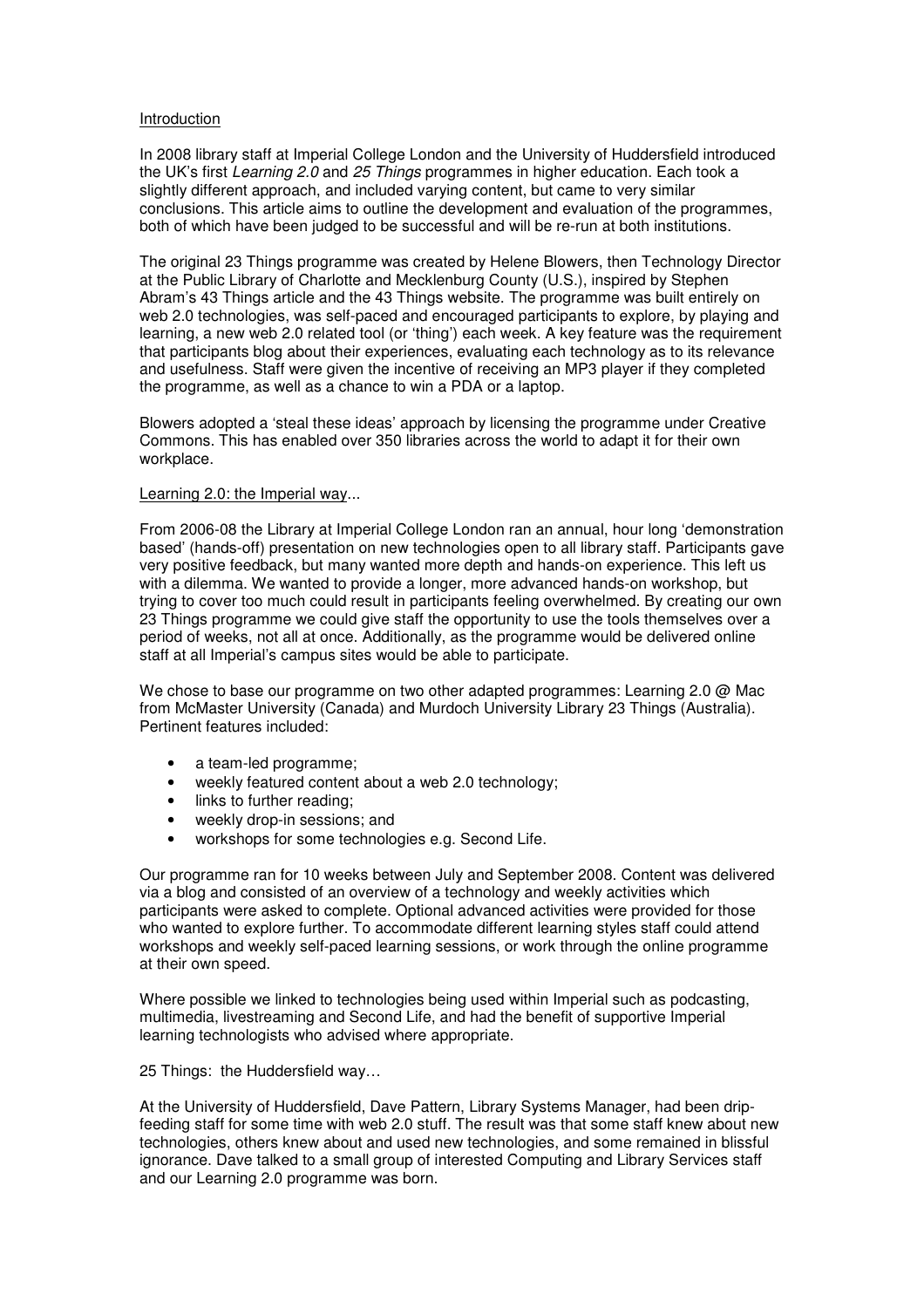To seek senior management approval of a programme that would require participants to use work time, we met in early June 2008 to put together a proposal. We came up with the following points:

- Our main selling point was that it incorporated many aspects of web 2.0 and required no funding (what we did need was buy-in from managers to enable staff to participate during work time)
- We would launch at a Computing and Library Services (CLS) Staff Briefing, and at the University Teaching and Learning Conference
- We would run as a pilot for CLS staff, but aim to make the programme available to all University staff
- Participants would be encouraged to work at their own pace
- There would be weekly drop-in support sessions and the suggestion that those who completed tasks easily could be invited to act as mentors
- Late starters could join up to 2 weeks after the start of the programme
- The programme would run from November 2008 to March 2009, followed by a period of evaluation
- We wanted it to be fun and not necessarily work related. Its application to CLS would be introduced occasionally to emphasise relevance
- As an incentive we offered a prize draw to win a digital mouse

As we were proposing the use of new technologies, we used a blog to record our meetings and any interim thoughts or comments. Our biggest problem was time, the University Teaching and Learning Conference in mid-September being too good an opportunity to miss for promoting our programme.

After careful research and blatant 'stealing of ideas', and holidays and deadlines notwithstanding, we wrote our 25 Things programme and promoted it. The programme started in November, avoiding the start of the autumn term and creating a convenient 'play' or 'catchup' break at Christmas. As with Imperial, content was delivered by a blog with weekly activities. We began and ended our programme with a survey and provided additional support by email or one-to-one.

### Feedback from the Imperial Learning 2.0 programme

We interviewed 5 of the participants to get feedback on:

- why they took part on the programme
- what they found most useful
- whether they were now using any web 2.0 tools for work that they had not previously used
- how they thought the programme could be improved

Most took part because they wanted to get practical experience in using a wide variety of web 2.0 tools. No-one is using every tool covered in the programme but all the interviewees found it beneficial to know what was available and how they can be used: one made the point that 'it was important to keep up-to-date with what [web 2.0 tools] students' are using'.

There were different views on which web 2.0 tools were most useful and all have continued to use some tools since the programme ended. One participant uses Pageflakes to manage the blogs he reads as well as Google Docs to collaborate on projects. Another commented that she used 'MSN Messenger a lot last year as a lot of my colleagues were working from home at the time'. One of the more technically advanced participants said that the programme enhanced his view of Second Life, because 'being in there with a group of people and having that interaction definitely made me feel that it added something to that interaction that went beyond just instant message chat'.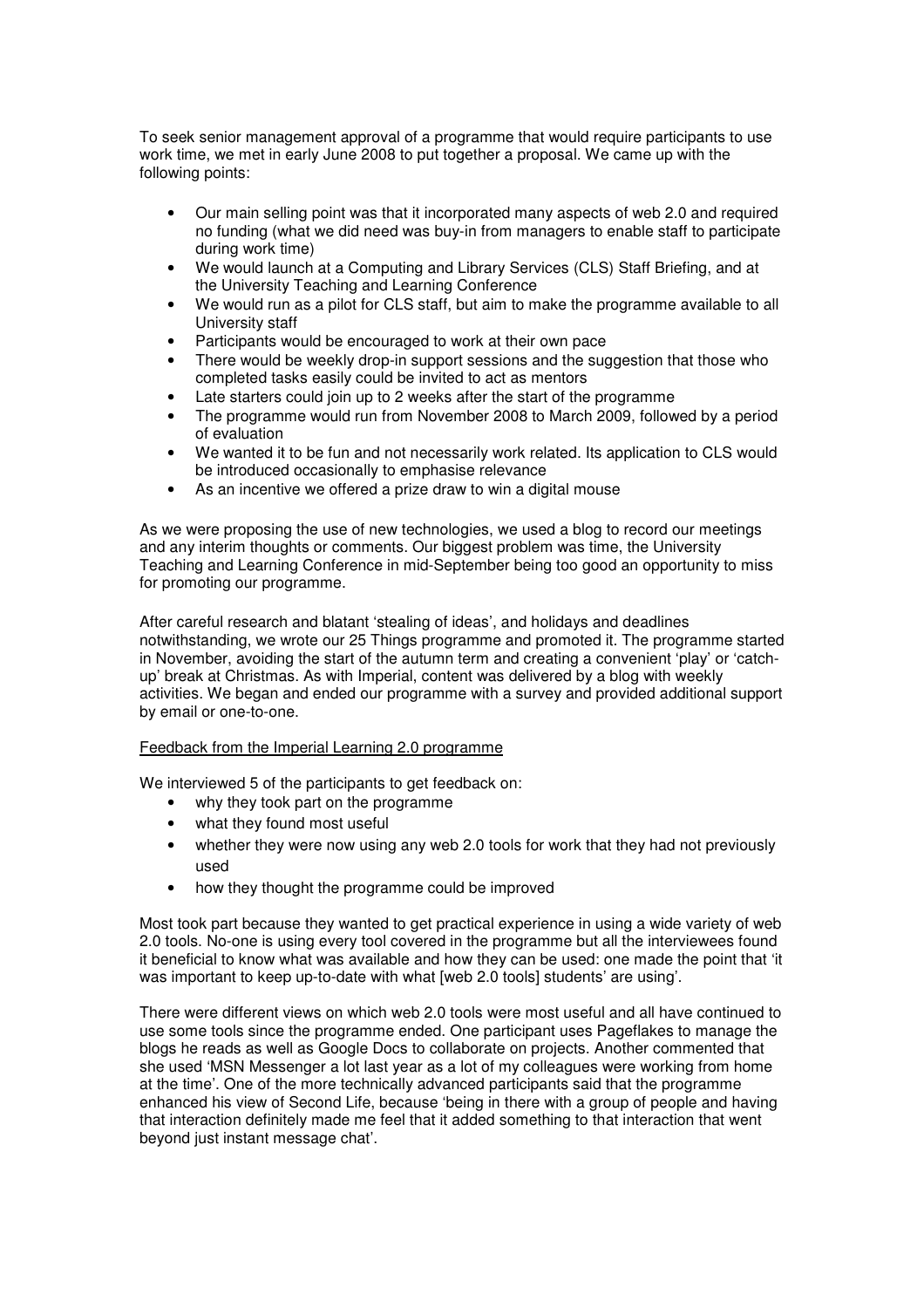There were a number of ideas for improvements to the programme, focussing on timing and the types of activities. Some participants felt overwhelmed with the amount of material they were expected to cover. Suggestions included introducing activities fortnightly, not weekly, splitting the programme to run from July to August and January and February, and finishing in advance of the start of the autumn term. Several participants thought future programmes should focus more on fostering a sense of community such as providing constructive feedback on participants' blog posts and creating a more collaborative wiki activity.

Post-course survey results provided reasons as to why people had not completed the programme, the main reason being annual leave, or that the timing of the programme became inconvenient.

In addition team member Jenny Evans set up an online reflective journal to record the highs and lows of delivering the programme which became a place to note ideas for its future shape and development.

### Feedback from the Huddersfield 25 Things programme

We questioned a number of our participants about their reasons for taking part, their staying power, the future for learning 2.0 in their work (and outside), and how the programme could be improved.

One of the 25 Things team took part in the programme which proved to be useful both in the gaining of new skills, and because it helped the team appreciate the time pressures. Most participants were intrigued, some were scared. Those who completed found it great fun and felt that they would miss the weekly blogging and new activities. Participants who got most from the programme regularly read and commented on other participants' blogs. They also found it helpful to learn from each other.

A range of work activities were reported. Examples include the continued use of delicious and Bloglines - both tools were found to be invaluable - and the use of a personal blog as a record of staff development. On a social level there are now many new converts to Facebook!

Improvements ranged from the timing of when the programme should start and the need for more catch-up time. It was thought that future programmes should emphasise the suggested one hour a week was a starting point and more time could be required.

To find out why people did not finish the programme we sent a specific survey to the noncompleters group. We found that when compared with the group as a whole, the noncompleters tended to be older, have less access to the internet, be less confident in their IT skills and wanted more support. They would also have liked more face-to-face contact during the programme and, interestingly, had more of a work-related reason for taking part in the first place.

| <b>Tool/technology</b> | <b>Imperial College London</b>                            | <b>University of Huddersfield</b> |
|------------------------|-----------------------------------------------------------|-----------------------------------|
| <b>Blogs</b>           | Wordpress                                                 | Wordpress                         |
| Instant Messaging      | Windows Live Messenger<br>(formerly MSN Web<br>Messenger) | n/a                               |

#### Comparing the two programmes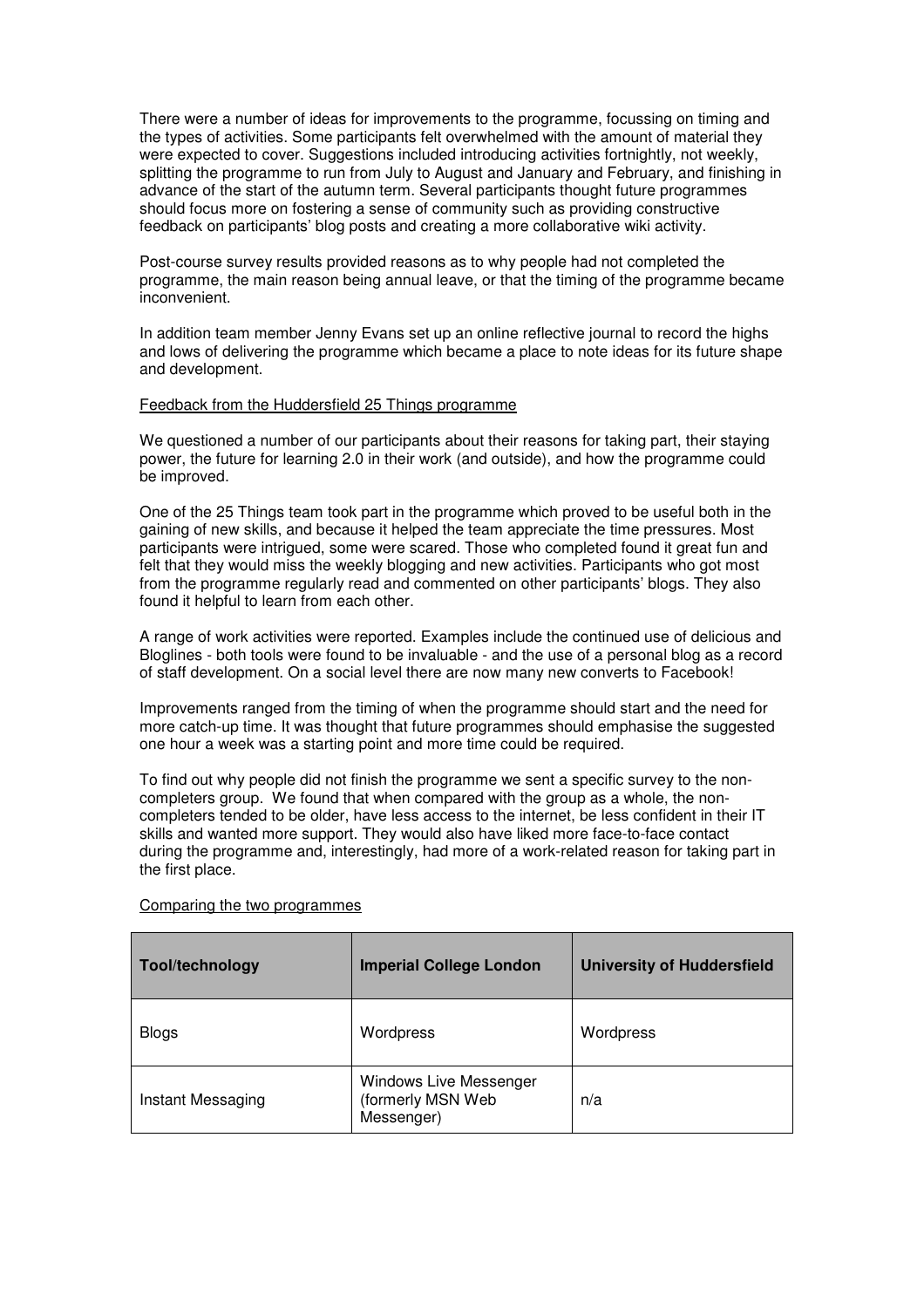| Wikis                   | Wetpaint                                     | Wetpaint                                                                                             |
|-------------------------|----------------------------------------------|------------------------------------------------------------------------------------------------------|
| RSS feeds and readers   | Bloglines, Google Reader                     | Bloglines, Google Reader                                                                             |
| Social bookmarking      | <b>Delicious</b>                             | Delicious, Technorati                                                                                |
| Photo sharing           | Flickr                                       | Flickr                                                                                               |
| Online office           | Google docs                                  | Google docs                                                                                          |
| Online mapping          | n/a                                          | Google Maps, Google Earth                                                                            |
| Online image generators | n/a                                          | South Park Studio, Comic<br>Strip Generator, Image Chef,<br>Happy Face Generator, Face<br>your Manga |
| Online libraries        | n/a                                          | LibraryThing                                                                                         |
| Personal start pages    | Netvibes, Pageflakes,<br>iGoogle             | n/a                                                                                                  |
| Mobile technologies     | Participants mobile phone                    | n/a                                                                                                  |
| Toolbars and widgets    | Conduit, Show yourself<br>widget, Widget box | n/a                                                                                                  |
| Mashups                 | Yahoo Pipes                                  | Mappr; Flickr Color Pickr,<br>Montagr, Multicolr Search<br>Lab, retrievr                             |
| Multimedia              | iTunes, YouTube, Google<br>Video             | iTunes, YouTube                                                                                      |
| Social networking       | Ning, Twitter                                | Facebook, Twitter                                                                                    |
| <b>Virtual Worlds</b>   | Second Life                                  | n/a                                                                                                  |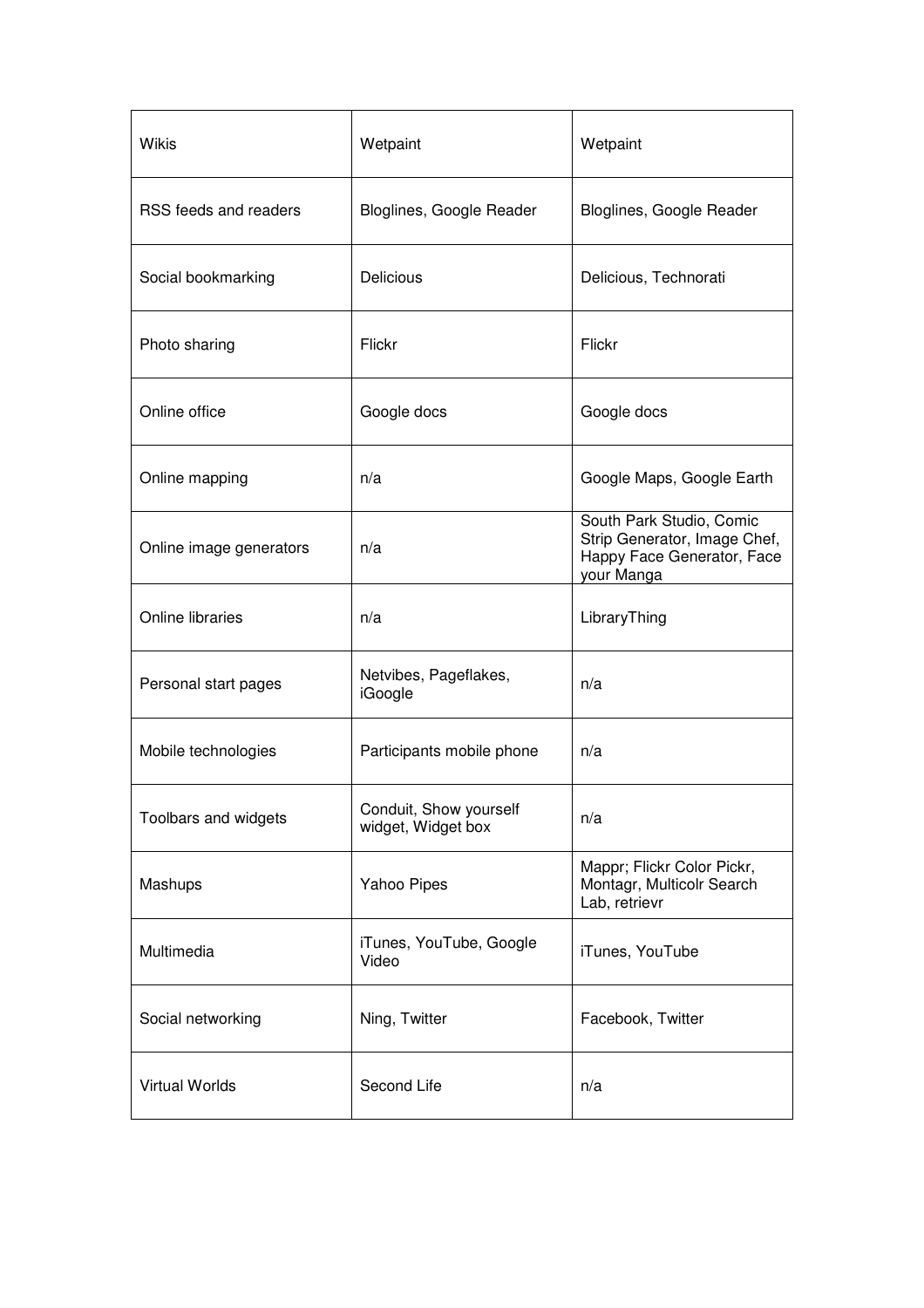| <b>Comparators</b>                                                            | <b>Imperial College London</b>                                                                              | <b>University of Huddersfield</b>                          |  |  |
|-------------------------------------------------------------------------------|-------------------------------------------------------------------------------------------------------------|------------------------------------------------------------|--|--|
| Organisation & administration                                                 |                                                                                                             |                                                            |  |  |
| Number of people in<br>Learning 2.0 team                                      | 4                                                                                                           | 5                                                          |  |  |
| Incentives/prizes offered                                                     | none                                                                                                        | Prize draw (posh mouse)                                    |  |  |
| Number of<br>'things'/technologies included<br>in programme                   | 22                                                                                                          | 25                                                         |  |  |
| <b>Participant information</b>                                                |                                                                                                             |                                                            |  |  |
| Number of participants                                                        | 38                                                                                                          | 27                                                         |  |  |
| Pre-course questionnaire<br>completed by participants                         | Yes                                                                                                         | Yes                                                        |  |  |
| Post-course<br>survey/interviews completed<br>by participants                 | Yes                                                                                                         | Yes                                                        |  |  |
| Completion rate (%)                                                           | 24% completed all or most of<br>the programme and a further<br>34% completed at least half<br>the programme | 40% completed                                              |  |  |
| <b>Programme delivery</b>                                                     |                                                                                                             |                                                            |  |  |
| Length of programme<br>(weeks)                                                | 10 weeks including 8 weeks<br>content and 2 weeks 'catch-<br>up'                                            | 5 months with 11 weeks<br>content and a Christmas<br>break |  |  |
| Method of programme<br>delivery (blog, wiki etc)                              | Blog, email                                                                                                 | Blog, email                                                |  |  |
| Methods used to support<br>participants (email,<br>workshops, one-to-one etc) | Email, instant messaging,<br>drop-in sessions, workshops,<br>one-to-one                                     | Email, one-to-one                                          |  |  |
| Plans to run programme<br>again                                               | In summer 2009                                                                                              | In January 2010                                            |  |  |

# Conclusions from Imperial

We intended that the programme should become a feature of the Library's staff development programme and to invite non-Library colleagues to participate. To fulfil this aim we used Jenny's reflective journal and participant feedback to identify areas for improvement.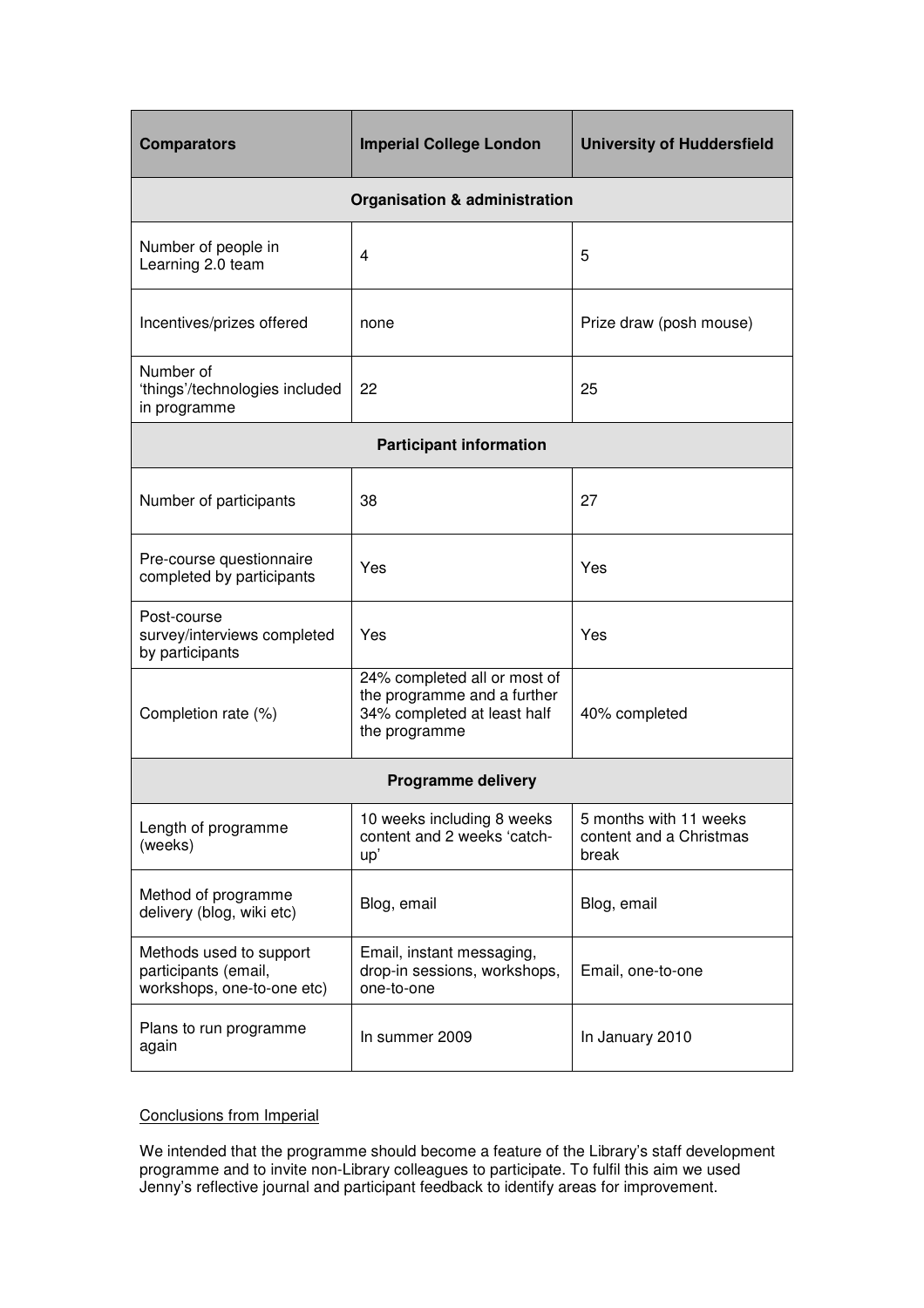Creating and running the Learning 2.0 programme was an interesting and informative experience, but a greater undertaking than anticipated. Researching and writing posts, keeping up with emails and assisting participants took up considerable time. We decided to expand the team and include 'graduates' of the first programme utilising their new knowledge. To this end we recruited three enthusiastic participants to assist in the running of the 2009 version of Learning 2.0.

Our post-course survey results demonstrated that all participants had increased their knowledge and awareness of web 2.0, but the number of completers was disappointingly small (see table). Time was a major factor: initially the programme was to start in the early summer but had to begin later due to extenuating circumstances. This meant it finished only two weeks prior to the beginning of the busy autumn term. Participants also commented that the programme was too short and attempted to cover too many tools and technologies. Therefore our 2009 programme began in early June, running for 12 weeks with 3 catch up weeks.

Communication between participants was raised as an area for improvement. There was a reluctance to comment on each other's blogs, which led many to believe no-one was reading their blog posts so there was no incentive to continue posting. This lack of communication adversely affected the activities which required collaboration, for example wikis and social networking. Introducing participants to a technology such as wikis and asking them to explore with no further direction did not work well. Participants wanted a much more structured collaborative task and this has been added to the 2009 programme.

Lastly, the team believed that participants would feel more comfortable commenting and collaborating in small groups of people they knew well. The 2009 participants have been divided into 'learning groups' and encouraged to read the blogs of other group members, comment and start discussions and work together on collaborative tasks. Team members have been assigned groups to provide help and support for, and keep a watchful eye on blog posts. We hope that by creating a strong support network more participants will complete the programme and the team can offer help to those falling behind at an earlier stage.

#### Conclusions from Huddersfield

Like Imperial, we intended our first foray into the Learning 2.0 programme to be a pilot to help us shape future staff development both for CLS and the University as a whole. We were fortunate that we could write the whole programme before the autumn term as, inevitably, we had virtually no time to input anything after September. To this end it was useful that one member of the team actually took part in the programme, otherwise it would have been very easy to leave people 'unsupervised' and unaware of any issues or problems.

Again, as at Imperial, the number of completers was less than we had hoped. We felt our biggest mistake was to assume that a long Christmas break would both give people catch-up time and the opportunity to play, whereas in fact, many people lost momentum and dropped out at this point. Others assumed they would be able to complete each task in the one hour allotted from work time and dropped out when they found this impossible. Some would have liked a stronger support network with occasional meetings.

The original team will soon be disbanded as people retire, move onto other responsibilities and so on, but the next programme will be led by one of the first completers who is conveniently placed within the IT training team. We hope that one or two of the other 'graduates' will assist her in moving the programme forward. To accommodate the issues around timing we plan to start in the spring term, and allow more time to complete each activity, coupled with a warning that the allotted one hour should only be seen as a starting point. We want to ensure that reading, learning from and commenting on each others' blogs is an integral part of each week's tasks.

The biggest encouragement to rerun the programme has been the comments from the blogs of those who graduated: